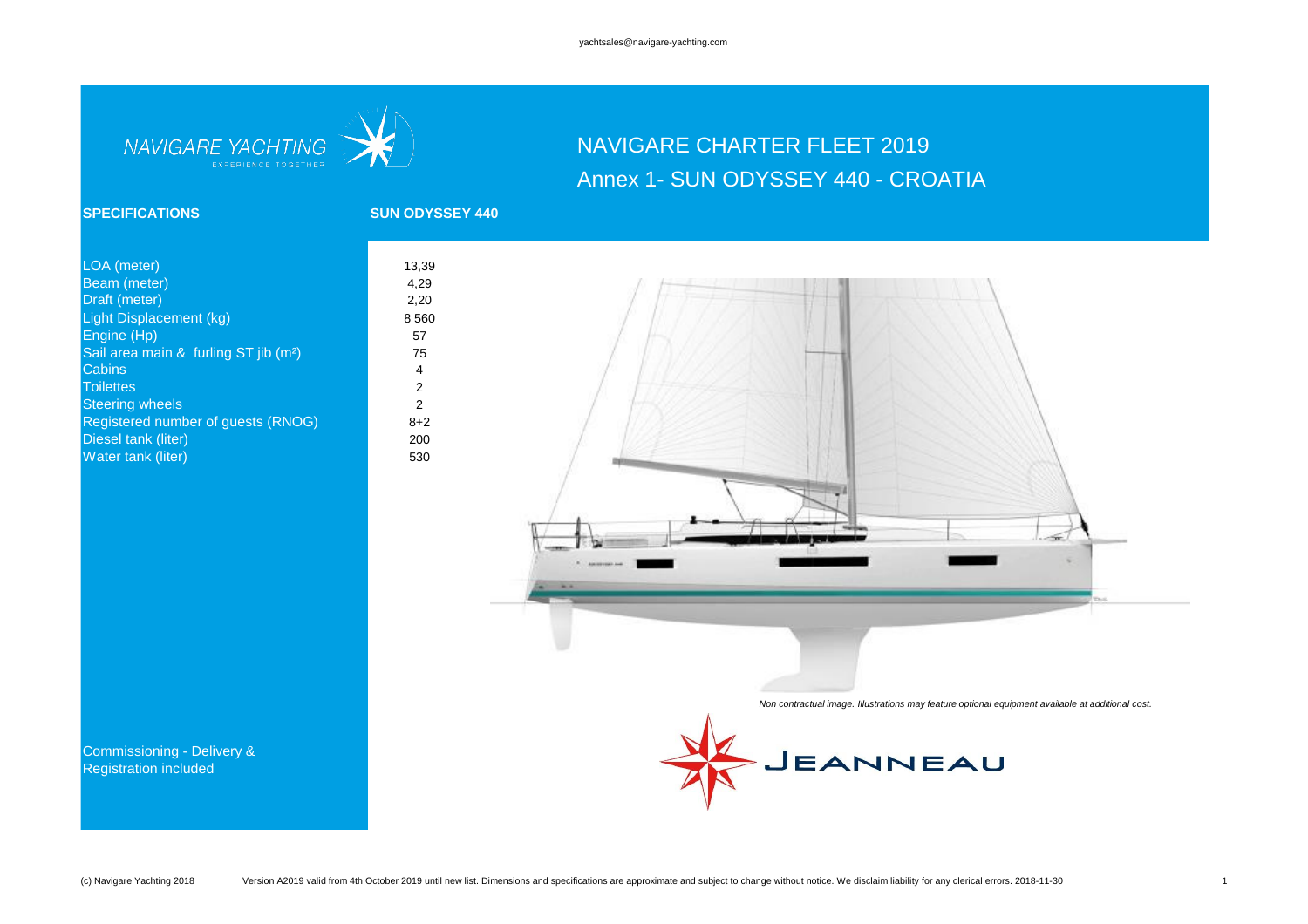yachtsales@navigare-yachting.com



# SUN ODYSSEY 440



*Non contractual image. Illustrations may feature optional equipment available at additional cost.*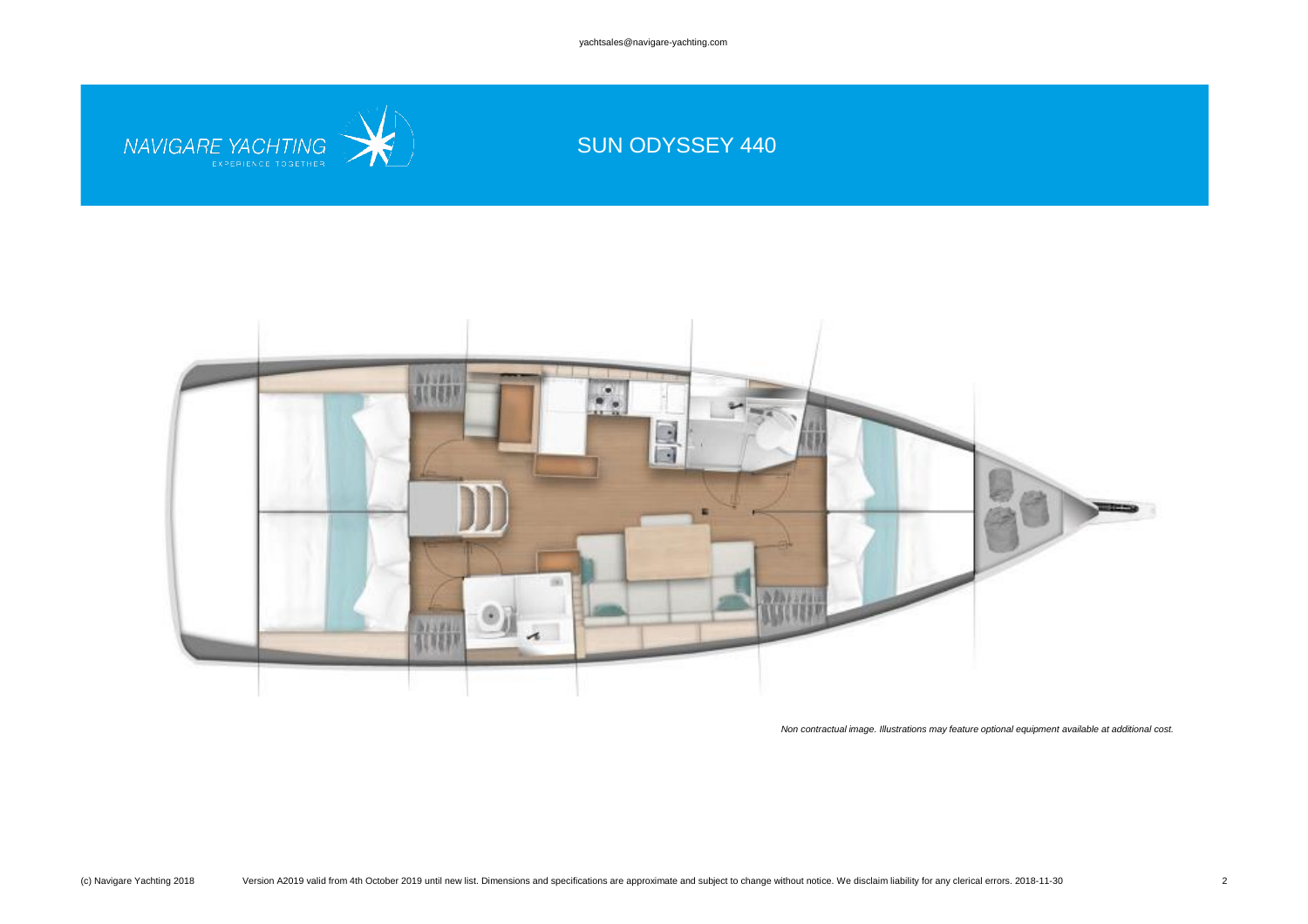

## YARD EQUIPMENT

#### **STANDARD EQUIPMENT OPTIONS INCLUDED PACKS INCLUDED**

Teak on cockpit seats **ADDITIONAL FREEZER IN THE GALLEY** Water cooling with sea water filter Engine hours counter & rev-counter **PACK ELECTRONIC 2019 OFFSHORE** Diesel tank with level indicator & filter 1 DEPTH-SPEED SENSOR Compass 1 MASTHEAD WIND SENSOR Holding tanks, disposal via deck & sea 1 RAYMARINE RAY70 VHF Power supply switchboard, nav area AND GYROCOMPAS AND GYROCOMPAS Engine battery DISPLAY WITH WIFI Batteries, domestic 2 x 115 Ah CARTOGRAPHY NAVIONICS SILVER Battery charger & battery isolator AC & DC-socket at switch board ENTERTAINMENT PACK - AUDIO Electric fresh water pump BOSE SPEAKERS IN THE SALOON Water heater SUBWOOFER Manual pump toilet and holding tank, all heads SPEAKERS IN THE COCKPIT Shower and drain in all heads

Pullpit & pushpit TRIM LEVEL PREMIERE 2019 Winches x3 CONVERTIBLE COCKPIT PACKAGE, TAUPE SECOND WINDLASS CONTROL WITH CHAIN COUNTER Electric windlass ENTERTAINMENT PACK - AUDIO LINE BAGS IN COCKPIT Electric and manual bilge pump SELF-TACKING JIB HARDVARE **SELF-TACKING** AND RATTERY CHARGER Navigational lights and deck light ELECTRIC WINCH ON COACHROOF EXTRA BATTERIES Cockpittable **SELF-TACKING JIB** SELF-TACKING JIB COURTESY LIGHTING IN THE COCKPIT Cockpit shower **EXECUTE:** LIFELINE GATES WITH REMOVABLE ACCESS LADDER 2 BURNER STOVE AND GRILL Swimming ladder RETRACTABLE BOW THRUSTER GRP WINDOWS EYELIDS Steering pedestal & wheel x2 **USB PLUGS IN CABINS** NAVICOLOR BATTERY MONITORING Emergency tiller **Emergency tiller** COCKPIT PACKAGE DIESEL FORCED AIR HEATING - 3 & 4 CABIN VERSIONS CONVERTIBLE COCKPIT PACKAGE UV-protection Genoa SECOND COACHROOF WINCH TO STB STARBOARD INFILL CUSHION FOR L-SEATING AREA

Cleats x 6 UPHOLSTERY UPGRADE , TURQUOISE GRP BOWSPRIT WITH INTEGRATED S/S ANCHOR ROLLER

Tensioners and lines led to the cockpit TEAK COCKPIT FLOOR TEAK COCKPIT FLOOR EXTENDING COAMINGS CONVERTIBLE INTO LOUNGING AREA Engine according to spec. The South COUBLE BERTH IN SALOON CUSHIONS FOR COCKPIT AND SUNBATHING AREAS - TAUPE

Insulated engine compartment 1 RAYMARINE i70s MULTIFUNCTION DISPLAY AC-shore supply 1 RAYMARINE p70s AUTOPILOT + ACU400 CORE UNIT Voltmeter 2 GPS RAYMARINE AXIOM 9 MULTIFUNCTION TOUCHSCREEN

Refrigerator RA70N FUSION PLAYER (RADIO/USB/BLUETOOTH/...)